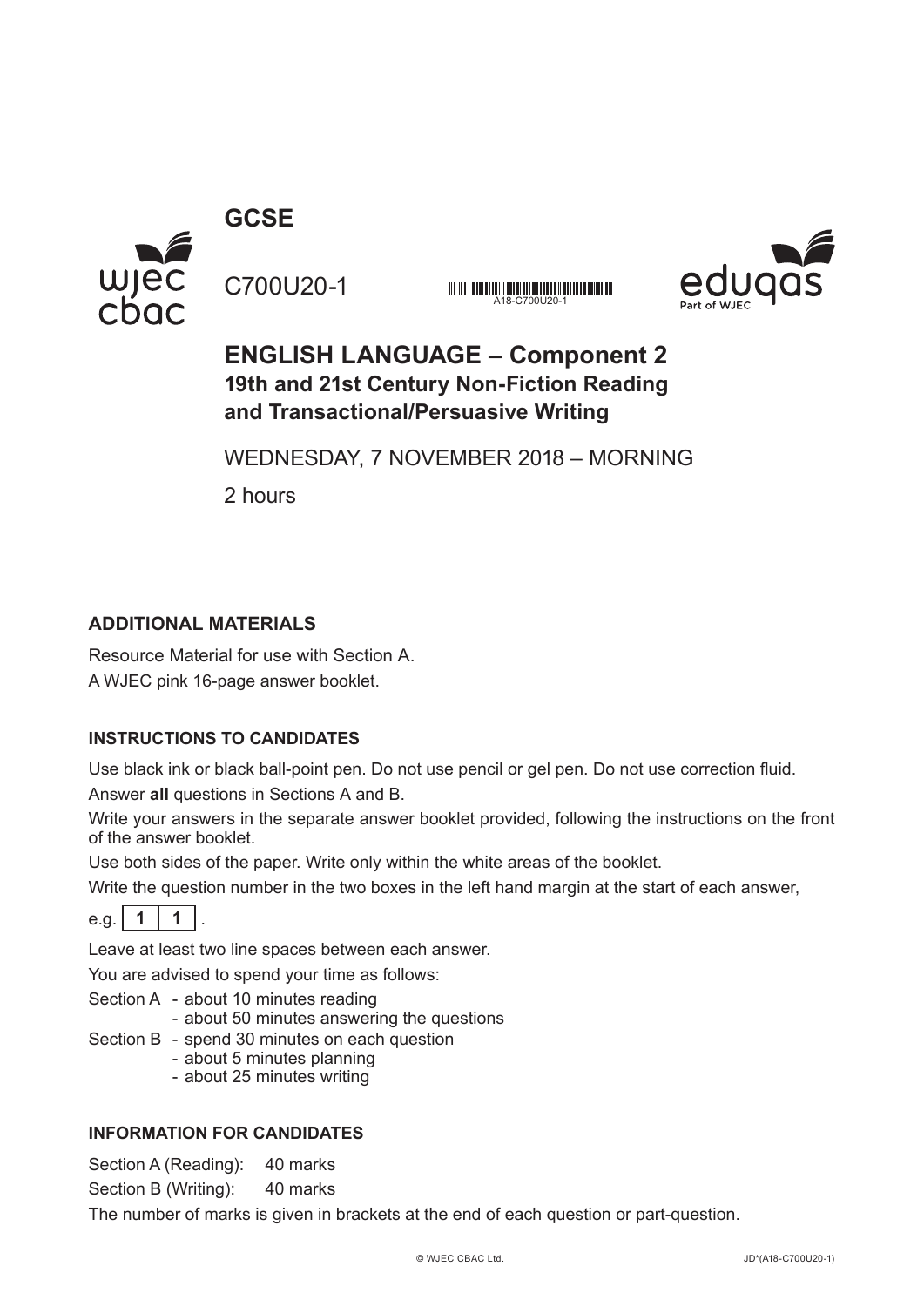#### **SECTION A: 40 MARKS**

 $\overline{2}$ 

*Answer* **all** *of the following questions.*

*The* **separate Resource Material for use with Section A** *is a newspaper article, 'Nik Wallenda Makes History at Niagara Falls,' by Jacob Burnett.*

*The extract on the opposite page is from a biography of Blondin, a famous tightrope walker, called 'Blondin: His Life and Performances,' by George Banks.*

#### **Read the newspaper article 'Nik Wallenda Makes History at Niagara Falls' in the separate Resource Material.**



- *(a)* How far above the water was Nik Wallenda when he made his tightrope walk? [1]
- *(b)* Name **one** thing that made it difficult for spectators in Canada to see Wallenda making his crossing. [1] **intervalsed intervalsed intervalsed intervalsed intervalsed intervalsed intervalsed intervalsed intervalsed intervalsed intervalsed intervalsed intervalsed intervalsed**
- *(c)* Give the name of **one** of the spectators who watched Nik Wallenda. [1]



How does the writer try to show that Nik Wallenda's tightrope walk was astonishing and dramatic?

You should comment on:

- what he says
- his use of language, tone and structure
- other ways the writer tries to show that the tightrope walk was astonishing and dramatic. dramatic [10]

#### **To answer the following questions you must read the extract by George Banks on the opposite page.**

- *(a)* Give **one** detail from the text that suggests Niagara Falls is very impressive. [1]
- *(b)* What was the size of the crowd that watched Blondin walk across Niagara Falls?
- *(c)* How long did Blondin's whole performance on the tightrope last? [1]



**1 3**

"In this extract, George Banks presents Blondin in a very positive way." How far do you agree with this view?

You should comment on:

- what the writer says
- how the writer says it **interval** the same of the same of the same of the same of the same of the same of the same of the same of the same of the same of the same of the same of the same of the same of the same of the sa

[1]

*You must refer to the text to support your comments.*

#### **To answer the following questions you must use both texts.**



Using information from both texts, explain briefly in your own words, how the spectators reacted to Blondin and Wallenda. [4]



Both of these texts are about tightrope walkers crossing Niagara Falls.

Compare:

- **•** what Blondin and Nik Wallenda did during their crossings of Niagara Falls
- how the writers try to convey the dangers of crossing Niagara Falls [10]

*You must use the text to support your comments and make it clear which text you are referring to.*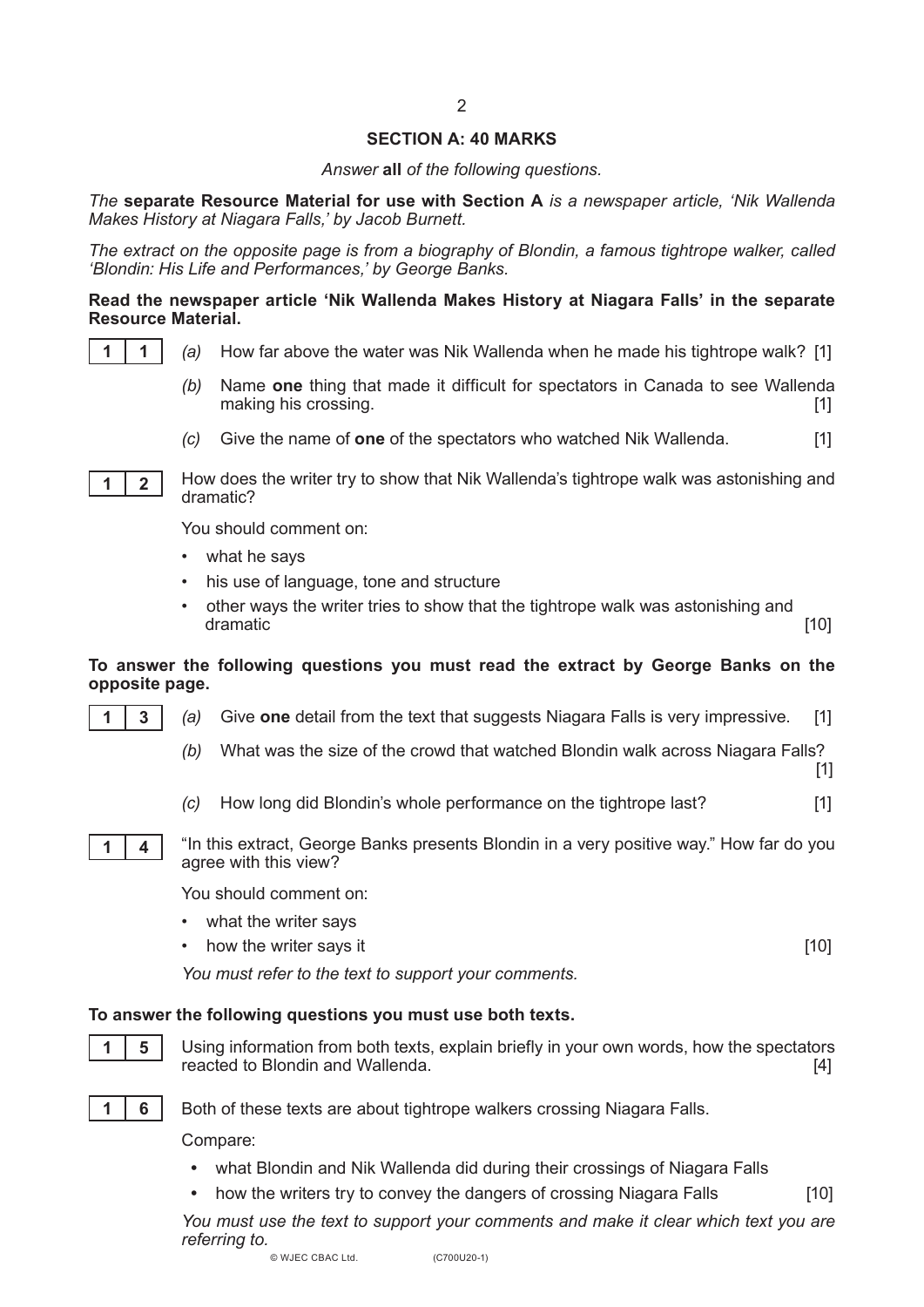Charles Blondin was a French tightrope walker and acrobat. He was the first man to walk across Niagara Falls on a tightrope. This extract is taken from a book about Blondin by George Banks, written in 1862.

#### **Blondin: His Life and Performances**

To those who have never visited Niagara Falls, it is difficult to convey what a stupendous and aweinspiring place it is, one of the grandest objects of nature which the world possesses. The chasm is 1100 feet across and spanning this tremendous space, at the dizzy height of 160 feet, was the fragile rope. fixed for the event on 30<sup>th</sup> June 1859. It was the first time that any human being had dared to cross the terrible Niagara. No human hand could extend the feeblest aid in case of accident, and to miss the footing was to meet with certain death.

An audience every way befitting the occasion graced the marvellous scene. Canadian steamers arrived, packed with visitors and the railway cars literally swarmed with eager and expectant eyewitnesses. In all, 25,000 persons were present and house-tops, windows, and all the points on nearby land were occupied with curious spectators. Every eye watched him as he made his appearance and the air rang with shouts and encouragement of the heartiest kind.

After inspecting the tightrope, Blondin picked up his balance-pole, stepped nimbly upon the rope and started on his journey from America towards Canada. Proceeding towards the centre of the rope, he seated himself complacently, and took a look at the scene around him. Starting again, he proceeded towards the shore, again stopped, lying at full length on his back for a moment, turned a back somersault, and regaining his feet, walked rapidly to his landing place. On his arrival he was greeted with loud cheers. After an interval of twenty minutes, he again made his appearance on the rope, this time with a picture-taking apparatus on his back. Advancing some two hundred feet from the shore, he lashed his balance-pole to the cable, unstrapped his load, adjusted it in front of him, and took a picture of the people and the shore. Having completed this, he shouldered the machine, unlashed his balance-pole and went backward to the place whence he came.

During these absolutely miraculous antics, the people held their breath, and several persons fainted. When all was over, Blondin reached the shore apparently barely tired, the whole performance having occupied about an hour. He was enthusiastically received on his arrival, many of the spectators eagerly pressing forward to shake him by the hand.

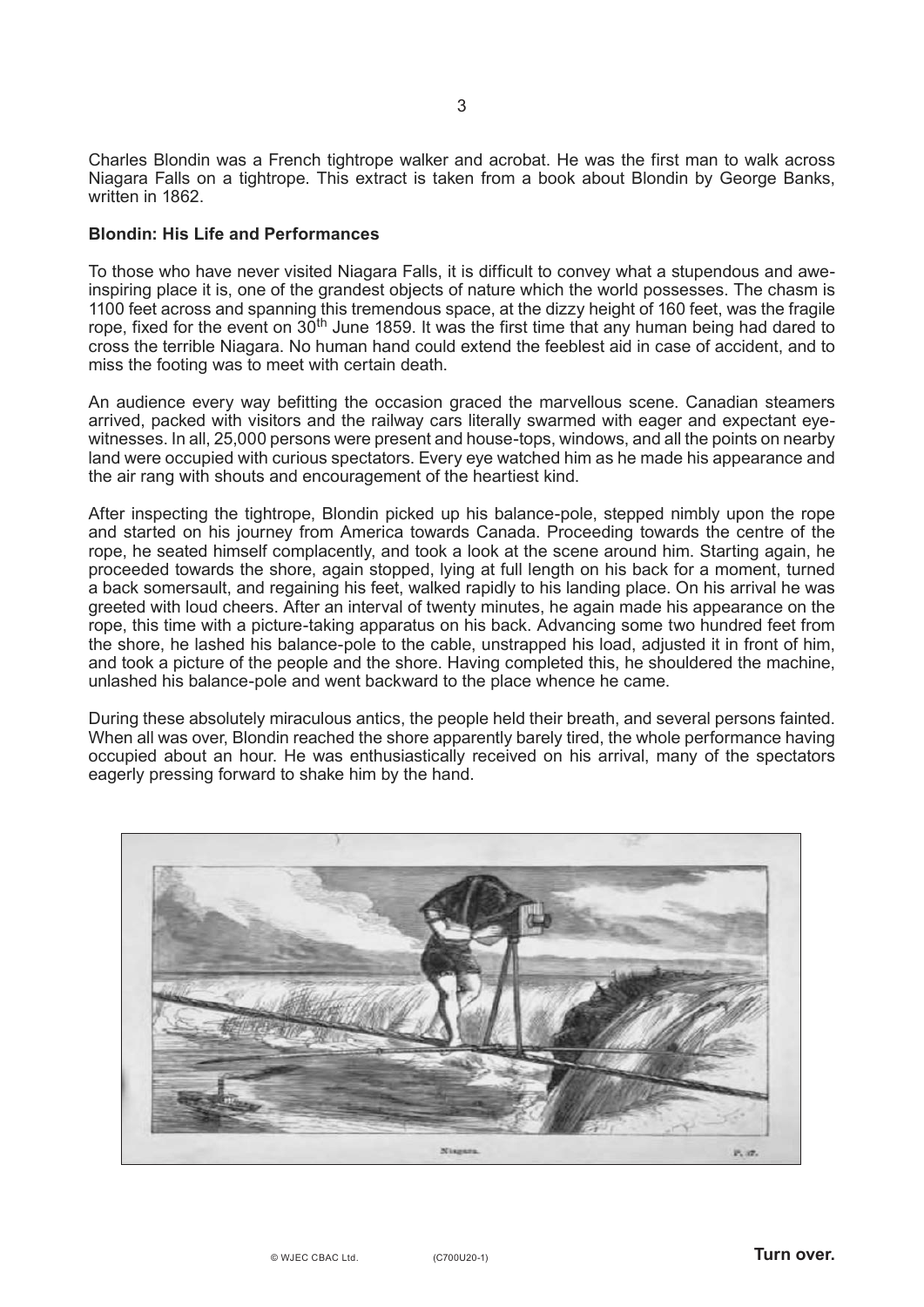#### **SECTION B: 40 marks**

*Answer Question* **| 2 | 1 | and Question | 2 | 2 | .** 

*In this section you will be assessed for the quality of your writing skills.*

*For each question, 12 marks are awarded for communication and organisation; 8 marks are awarded for vocabulary, sentence structure, punctuation and spelling.*

*Think about the purpose and audience for your writing.*

*You should aim to write about 300-400 words for each task.*

You are asked to give a talk to people in your class about your ambitions and what you hope to achieve in the next 10 years. **2** | **1** 

**Write what you would say in your talk.** [20]



The text below was part of an article in a teenage magazine:

"I'm fed up reading about celebrities and sports stars behaving badly. They do no good and a lot of harm. The worst thing is that teenagers are easily influenced to think they can copy them and behave the same."

**Write a letter to the magazine giving your views on the subject.** [20]

*The space below can be used to plan your work.*

## **END OF PAPER**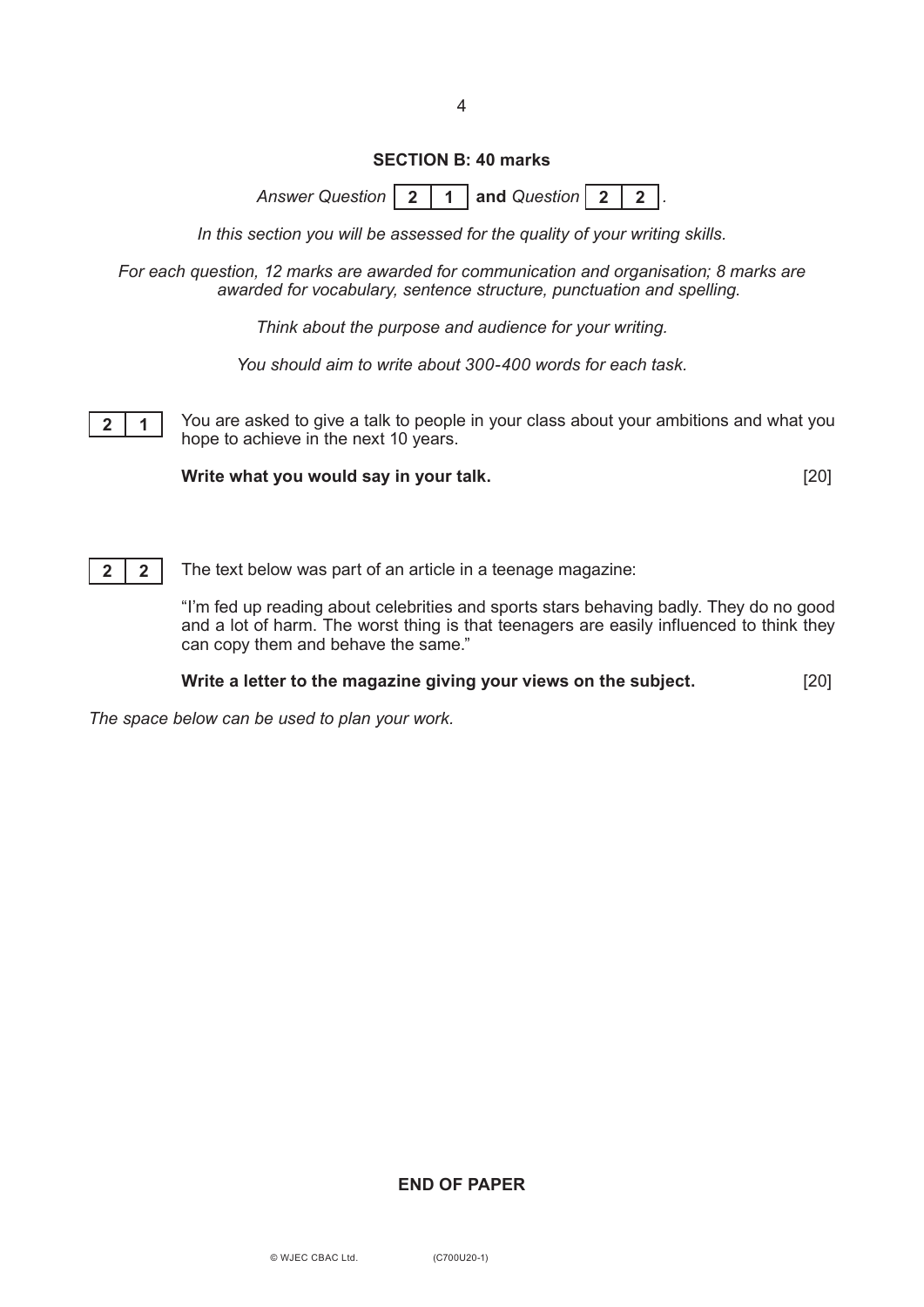wjec<br>cbac C700U20-1A

**GCSE**

A18-C700U20-1A



**ENGLISH LANGUAGE – Component 2 19th and 21st Century Non-Fiction Reading and Transactional/Persuasive Writing**

WEDNESDAY, 7 NOVEMBER 2018 – MORNING

**RESOURCE MATERIAL FOR USE WITH SECTION A**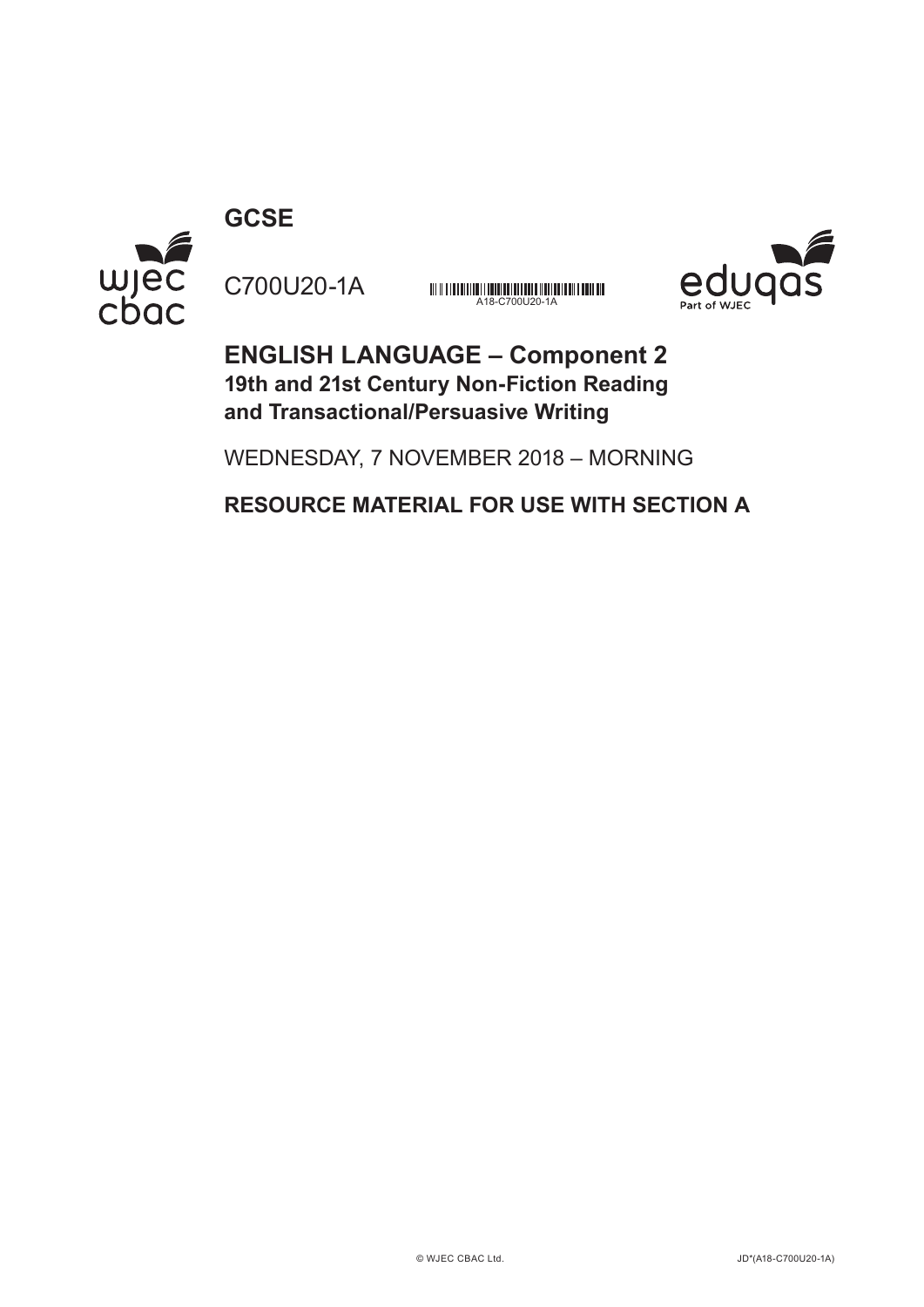# **Nik Wallenda Makes History at Niagara Falls**

#### **Jacob Burnett reports on Nik Wallenda's tightrope walk across Niagara Falls.**

No one else in the world has had the view of Niagara Falls that Nik Wallenda had as he stared down into the churning waters 60 metres below and was enveloped in the mist from the thundering falls.

One careful step at a time Wallenda battled winds and near-blinding spray to make history, becoming the first person to walk across Niagara Falls on a tightrope for more than 100 years.



Wallenda was unbelievably calm as he slowly, painstakingly, proceeded step-by-step along the steel cable stretched across the falls. He even found time to give an interview as he was perched precariously over the raging waters below. "To be directly in the middle, directly above the falls...it takes your breath away. It's just unreal," he told the television company, which was broadcasting the spectacle live.

A crowd of over 125,000 people packed the roads by the falls – some waiting more than 12 hours to watch the historic performance – and they erupted with cheers as Wallenda ran the last few steps to the safety of the platform anchored in Canadian turf.

"The most amazing part was when he was on the wire and he was waving at the people," said eightyear-old William Clements, jumping up and down with excitement as Wallenda knelt down on the wire toward the finish, took a hand off his balance bar and waved.

Wallenda started his journey on the American side of the falls and finished less than half an hour and 500 metres later on the Canadian side. The distance and the heavy mist made it difficult for those watching in Canada to see exactly when Wallenda set foot onto the wire, but eventually his red jacket came into view.

Wallenda has been walking wires since he was a child and he comes from a long line of circus artists. He has performed many death-defying acts in his time, and normally Wallenda said he focuses on the movement of the wire to guide him, but when he looked down to see fast-moving water and looked up to see rising mist, it posed a "very unique, weird situation". As a result he ignored the first rule of tightrope-walking and instead of looking straight ahead he looked down as he walked. He concentrated on placing one steady foot in front of the other, trying not to get distracted by the raging waters below. He said that he could see the thousands of camera flashes as he approached and heard the roar of the crowd only once he was almost safely across.